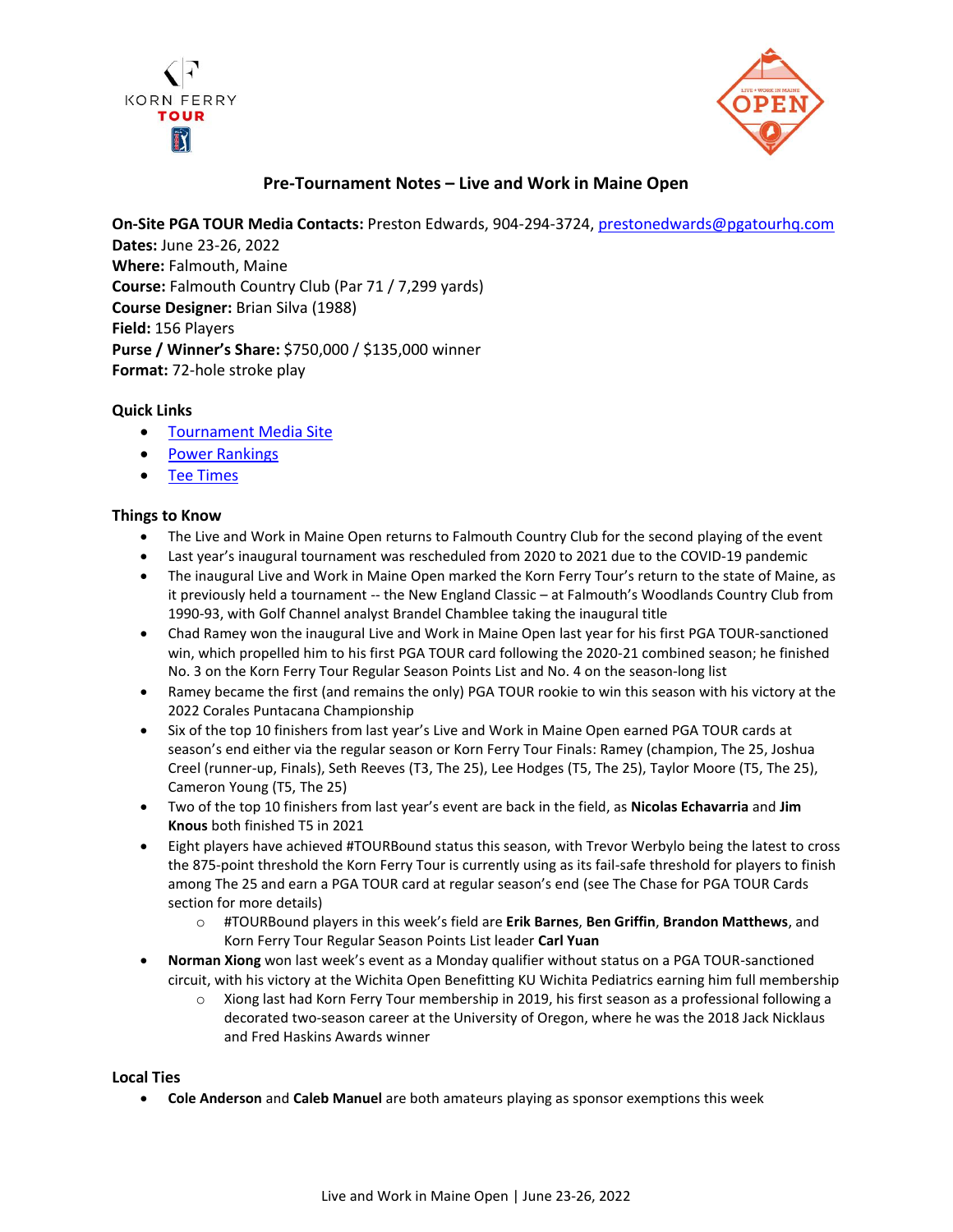- Anderson hails from Camden, Maine and recently completed his redshirt sophomore at Florida State University; he was a three-time Maine Class A high school champion, 2019 Maine State Golf Association Player of the Year and won the 100th Maine Amateur in 2019
- Manuel hails from Topsham, Maine, graduated from Mt. Ararat High School, recently completed his sophomore season at University of Connecticut and played at last week's U.S. Open in Brookline, Massachusetts; he was the 2020 and 2021 Maine State Golf Association Player of the Year
	- o Manuel has two wins, was the 2020-21 BIG EAST Freshman of the Year, and shared medalist honors at the 2022 BIG EAST Championship
- Manuel Monday qualified into last year's Live and Work in Maine Open

### **Field Notes**

- Field is headlined by 16 of the top 30 players on the Korn Ferry Tour Regular Season Points List, headlined by leader **Carl Yuan** and No. 2-ranked **Ben Griffin**
- Yuan is also the only player in the field ranked in the top 200 of the Official World Golf Ranking (No. 145)
- Field includes 42 past Korn Ferry Tour winners with 55 total victories, led by **Robby Shelton**, who earned his third career win two weeks ago at the BMW Charity Pro-Am presented by TD SYNNEX
- Field Includes past nine PGA TOUR winners with 14 total victories, led by **Boo Weekley** with three
- Eight players gained entry into the field via Monday's open qualifier, including **Dominic Bozzelli and Josh McCarthy**, who also Monday qualified into last year's Live and Work in Maine Open

| #              | Player                   | <b>Points</b> | <b>Wins</b>              | Top-10s        | #TOURBound Result              |
|----------------|--------------------------|---------------|--------------------------|----------------|--------------------------------|
| $\mathbf{1}$   | Carl Yuan                | 1,395         | $\mathbf{1}$             | 6              | #TOURBound                     |
| $\overline{2}$ | <b>Ben Griffin</b>       | 1,098         | $\overline{a}$           | 5              | #TOURBound                     |
| 3              | Seonghyeon Kim           | 939           | $\overline{\phantom{a}}$ | 4              | #TOURBound                     |
| 4              | MJ Daffue                | 926           | $-$                      | 5              | #TOURBound                     |
| 5              | <b>Brandon Matthews</b>  | 904           | $\mathbf{1}$             | $\overline{2}$ | #TOURBound                     |
| 6              | Byeong Hun An            | 890           | $\mathbf{1}$             | $\overline{2}$ | #TOURBound                     |
| $\overline{7}$ | <b>Erik Barnes</b>       | 881           | $\overline{\phantom{a}}$ | 6              | #TOURBound                     |
| 8              | Trevor Werbylo           | 878           | $\mathbf{1}$             | 3              | #TOURBound                     |
| 9              | <b>Taylor Montgomery</b> | 852           | $-$                      | 5              | 2-way T33 or higher            |
| 10             | Tyson Alexander          | 848           | $\mathbf{1}$             | 4              | 2-way T30 or higher            |
| 11             | Davis Thompson           | 829           | $\mathbf{1}$             | 3              | 2-way T19 or higher            |
| 12             | Paul Haley II            | 818           | $-$                      | 4              | Solo-14th, 3-way T13 or higher |
| 13             | <b>Anders Albertson</b>  | 783           | $\mathbf{1}$             | 3              | 2-way T6 or higher             |
| 14             | Harry Hall               | 761           | $\mathbf{1}$             | $\overline{2}$ | 3-way T4 or higher             |
| 15             | Robby Shelton            | 746           | $\mathbf{1}$             | $\overline{2}$ | Solo-4th, 4-way T3 or higher   |
| 16             | Augusto Núñez            | 723           | --                       | 6              | 2-way T3 or higher             |
| 17             | <b>Brent Grant</b>       | 720           | $\mathbf{1}$             | $\overline{2}$ | 2-way T3 or higher             |
| 18             | Zecheng Dou              | 707           | $\overline{\phantom{a}}$ | 3              | Solo-3rd, 4-way T2 or higher   |
| 19             | <b>Ben Taylor</b>        | 705           | $\qquad \qquad -$        | 3              | Solo-3rd, 4-way T2 or higher   |
| 20             | T.J. Vogel               | 691           | $\mathbf{1}$             | $\overline{2}$ | Solo-3rd, 4-way T2 or higher   |
| 21             | Vincent Norrman          | 688           |                          | 3              | Solo-3rd, 3-way T2 or higher   |
| 22             | Justin Suh               | 675           | $\overline{\phantom{m}}$ | 4              | 3-way T2 or higher             |
|                | Nos. 23-25               |               |                          |                | 2-way T2, solo-2nd or win      |
|                | Nos. 26-32               |               |                          |                | Solo-2nd or win                |
|                | Nos. 33-42               |               |                          |                | Win                            |

# **The Chase for PGA TOUR Cards**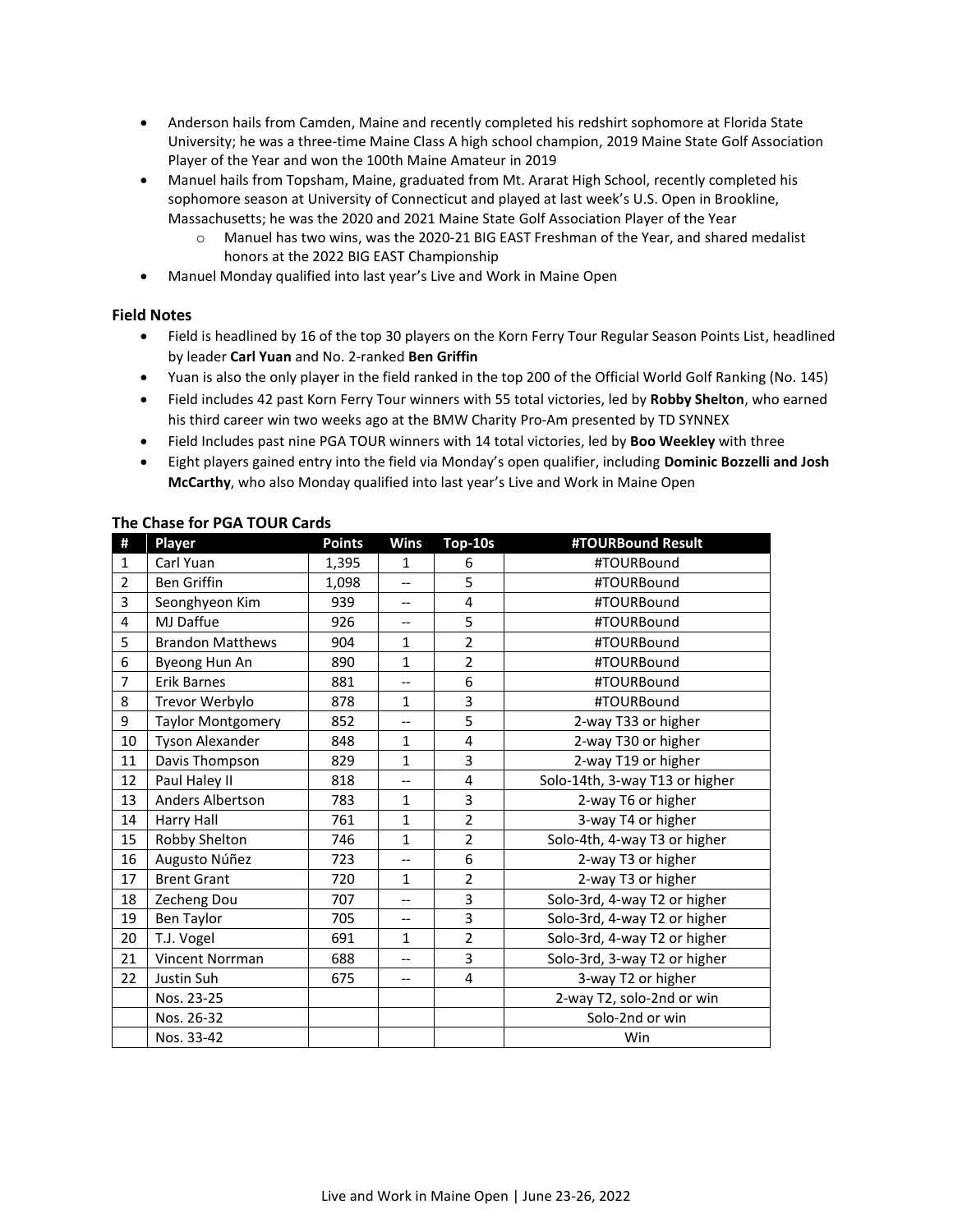- Following the conclusion of the 23-event regular season at the Pinnacle Bank Championship presented by Aetna (August 11-14), 25 PGA TOUR cards will be awarded to the top 25 players on th[e Korn Ferry Tour](https://www.pgatour.com/korn-ferry-tour/stats/stat.02677.html)  [Regular Season Points List](https://www.pgatour.com/korn-ferry-tour/stats/stat.02677.html), making those players "The 25"
- Another 25 PGA TOUR cards will be awarded through the three-event Korn Ferry Tour Finals at the conclusion of the Korn Ferry Tour Championship presented by United Leasing & Finance (September 1-4)
- Leading points earners of The 25 and Korn Ferry Tour Finals Points Lists receive fully exempt status for the 2022-23 PGA TOUR season and an exemption into the 2023 THE PLAYERS Championship, while The 25's leading points earner (regular season and Finals combined) receives the added bonus of an exemption into the 2023 U.S. Open Championship
- With six events remaining in the regular season, the Korn Ferry Tour is currently using 875 points as its fail-safe threshold for players to finish inside the top 25 of the Regular Season Points List and become #TOURBound (see above for the latest points list)

| Pos. | <b>Player</b> | R1 | R <sub>2</sub> | R <sub>3</sub> | R4 | Total      |
|------|---------------|----|----------------|----------------|----|------------|
|      | Chad Ramey    | 67 | 65             | 68             | 68 | $268(-16)$ |
|      | Joshua Creel  | 71 | 62             | 72             | 64 | $269(-15)$ |
| T3   | Steve Lewton  | 68 | 67             | 70             | 65 | $270(-14)$ |
|      | Seth Reeves   |    | 67             | 66             | 66 | $270(-14)$ |

# **2021 Live and Work in Maine Open Recap (June 24-27, 2021)**

- Chad Ramey converted a 54-hole lead into his first victory as a professional, carding a bogey-free 3-under 68 in the final round and totaling a 16-under 268; his father, Stanley, caddied for him
- Joshua Creel finished solo-second for his first top-10 of the season; he went on and added three more top-10s, including a victory at the Utah Championship presented by Zions Bank, and earned his PGA TOUR card via the Korn Ferry Tour Finals
	- o Prior to the Live and Work in Maine Open, Creel was No. 103 on the Regular Season Points List and outside the Korn Ferry Tour Finals (top 75 on the points list at regular season's end)
- Seth Reeves closed with back-to-back 5-under 66s, making 11 birdies against one bogey in his final 36 holes; he later earned a PGA TOUR card via the Regular Season Points List

# **Course Information – Falmouth Country Club**

- Years Hosted: 2021-Present
- Scoring Average (2021): 70.861 / -0.139
- Toughest Hole (2021): No. 2, Par 3, 246 yards  $-3.297/+0.297$
- Easiest Hole (2021): No. 6, Par 5, 513 yards 4.279 / -0.721
- Course Record: 62, Joshua Creel (2021, Round 2)

# **Tournament Scoring Records**

- Low 18-Hole Score: 62, Joshua Creel (2021, Round 2)
- Low 36-Hole Score: 130, Brent Grant (2021)
- Low 54-Hole Score: 200, Chad Ramey (2021)
- Low 72-Hole Score: 268, Chad Ramey (2021)

# **[Last Week](https://www.pgatour.com/korn-ferry-tour/daily-wrapup/2022/06/19/open-qualifier-norman-xiong-wins-wichita-open-benefitting-ku-wichita-pediatrics-earns-korn-ferry-tour-membership.html) on Tour – Wichita Open Benefitting KU Wichita Pediatrics (June 16-19)**

| Pos. | <b>Player</b>          | R1 | <b>R2</b> | R3 | R4 | <b>Total</b> |
|------|------------------------|----|-----------|----|----|--------------|
|      | Norman Xiong           | 66 | 61        | 64 | 63 | $254 (-26)$  |
|      | Kevin Roy              | 62 | 66        | 67 | 64 | $259(-21)$   |
| 3    | Kevin Yu               | 67 | 63        | 62 | 68 | $260 (-20)$  |
| T4   | <b>Tyson Alexander</b> | 62 | 66        | 69 | 64 | $261(-19)$   |
|      | Pierceson Coody        | 66 | 67        | 65 | 63 | $261(-19)$   |